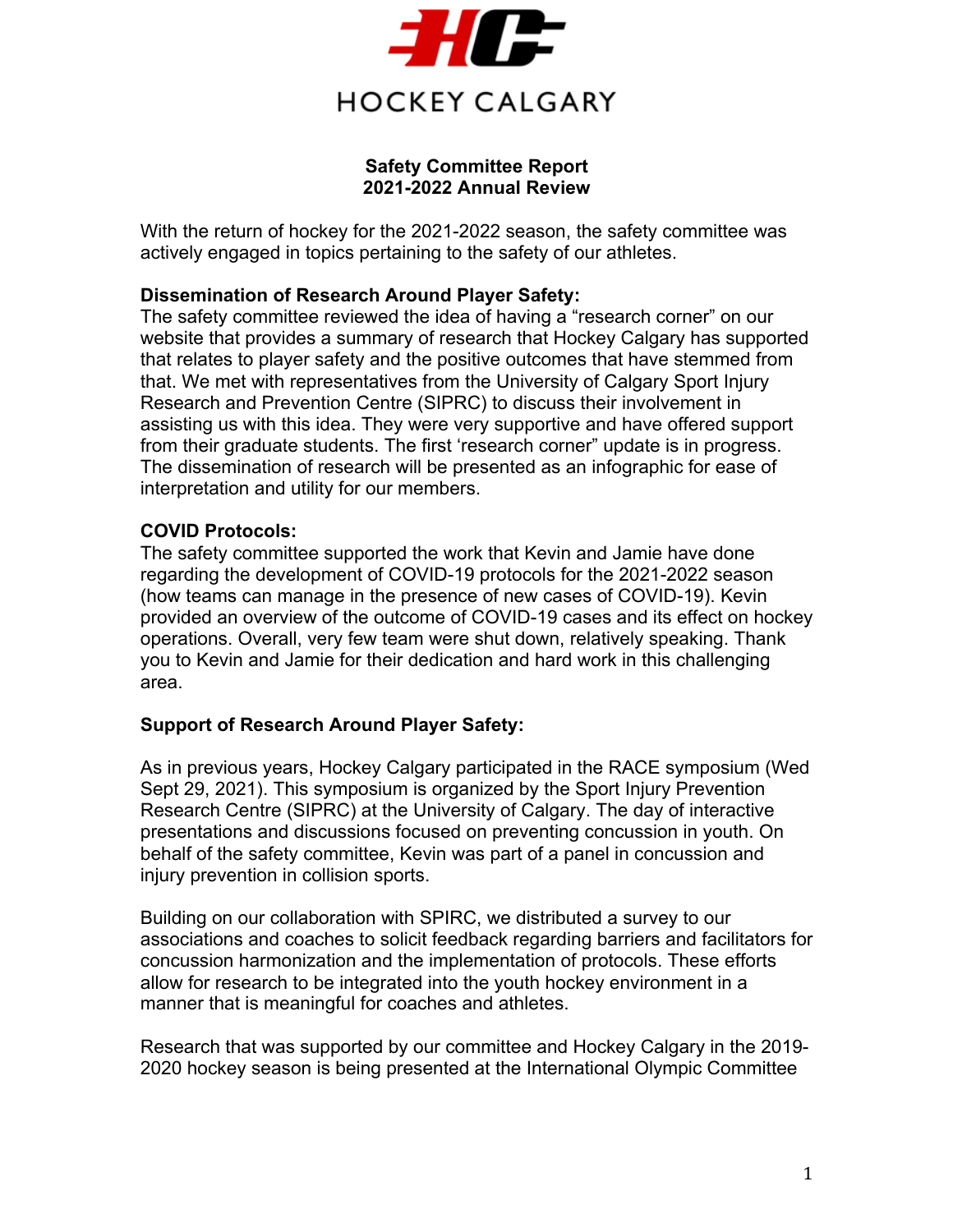

# **HOCKEY CALGARY**

World Congress on Illness and Injury Prevention in Sport. The researched examined the utility of an injury prevention warm-up in U18 and U15 athletes.

### **Player Safety:**

Given highly publicized events in the world relating to the safety of the players, correspondence was sent to the presidents and associations pertaining to the matter of player safety. Resources pertaining to athlete safety were reviewed. We updated our current resource list and increased its visiblility to our membership on our website (see link https://www.hockeycalgary.ca/mental-health-resources). In addition, Hockey Calgary partnered with "I Got Mind" who provided two seminars regarding managing the power differential in sport. Members of the safety committee attended the 75 min seminar. We reviewed the utility and effectiveness of the seminar. In addition, we discussed the potential of collaborating with our associations to review their policies around coach/player/volunteer discipline (related to behaviours, etc).

The safety committee met on March 29<sup>th</sup>, 2022. We met with Meghan Costello (Social Work background) from the Luna Centre. Luna is a well-known outfit in the Calgary region. As you can see from the information below, they are offering training, which has been funded by Public Health Agency of Canada, in the area of childhood trauma and how that can impact a child's behaviour. This may have an impact on how a child socializes and behaves in a sporting environment as well. Meghan provided the information below:

### **The Project**

With support from the Public Health Agency of Canada, the Luna Child and Youth Advocacy Centre developed *Being Trauma Aware (BTA)* as a foundational training to equip frontline professionals and community members with the skills to understand trauma, its impacts on childhood development, and how trauma could be impacting childhood behaviour. At Luna, we believe *BTA* is an important step towards being a trauma-informed organization and, as such, we have made it an essential, required training for Luna's multi-disciplinary team.

Here is what one of our Calgary Police Officers had to say about the training: *"As a Police Officer I have a duty to serve, having learned about the impact of trauma I have an opportunity now to serve in a way that previously I may have not considered."*

#### **The Ask**

We are currently working towards sharing this training nation-wide and are asking for your help in promoting BTA with your staff, multi-disciplinary teams, and across your networks. We have developed a variety of digital and print promotional materials to make it easy for you to share information about *Being Trauma Aware.* All you have to do, is download the materials from the toolkit, and